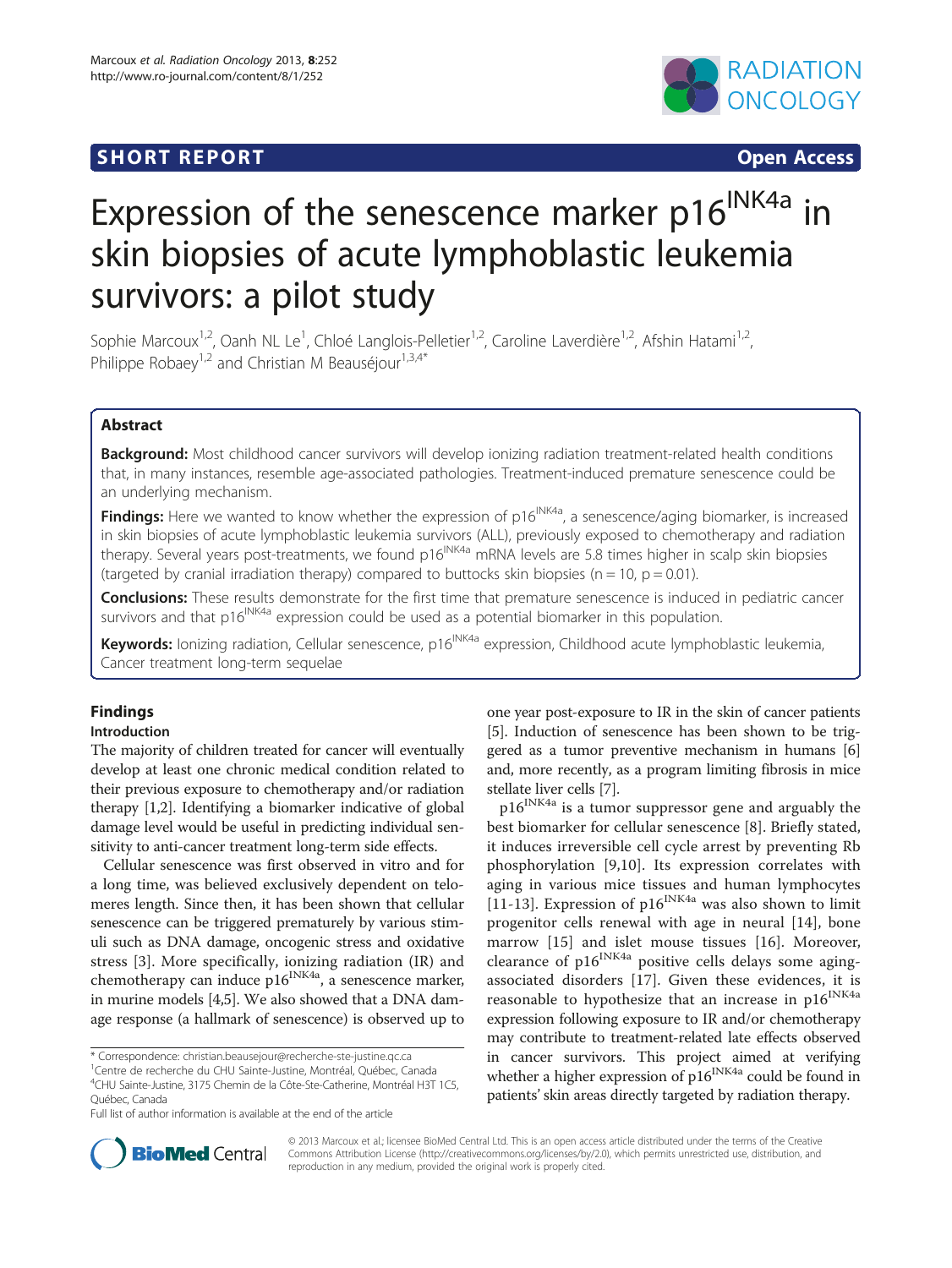# Materials and methods

The project was approved by the Institutional Review Board and informed consent was obtained from each participant. Patients were recruited among the long-term follow-up clinic. All patients were treated according to Dana Farber Cancer Institute ALL Consortium treatment protocols (91–01, 95–01 or 00–01) [[18-20](#page-3-0)]. Eligibility criteria were: having received an ALL diagnosis before age 18, having no evidence of active disease, having received cranial irradiation as part of the ALL treatment, having no history of other previous disease requiring chemotherapy and/or radiation therapy. The first 10 families recruited were enrolled in this study (participation rate of approximately 30%).

# Skin biopsies

This procedure was performed by a dermatologist and consisted of three millimiters diameter biopsies containing all skin layers. For each participant, 2 biopsies were performed: one in the scalp region targeted by cranial radiation therapy ('scalp';  $n = 10$ ), and one from a nonirradiated  $(n = 8)$  or irradiation-exposed in the context of total body irradiation (TBI)  $(n = 2)$  ('buttocks'). Whenever possible, a skin biopsy from the buttocks of siblings was also obtained.

# p16<sup>INK4a</sup> measurements

Biopsies were kept in an RNAlater solution (QIAGEN Cat#76160) at a temperature of 4°C. RNA extraction was done by using the RNeasy Lipid Tissue Mini kit (QIAGEN Cat#74804). Reverse transcription (RT) reactions were done by using the QuantiTect Reverse Transcription kit (QIAGEN). Expression of  $p16^{INK4a}$  mRNA was quantified by qPCR (standard curve method) using at least two independent RT reactions for each biopsy and the SensiMix TM SYBR Low ROX Kit (BIOLINE). The following primers were used: (forward) CCAACGCACCGAA-TAGTTACG, (reverse) GCGCTGCCCATCATCATG. 18 s expression was also measured, as a mean to normalize p16<sup>INK4a</sup> levels. 18 s primers were (forward) TCAACTTTC

GATGGTAGTCGCCGT, (reverse) TCCTTGGATGTGGT AGCCGTTTCT.

### Statistical analysis

Four measurements of  $p16^{INK4a}$  and 18 s mRNA were independently measured for each biopsy. The average of these measurements was used for statistical analyses. All statistical analyses were performed using SPSS 17.0.

# Results

Patients' characteristics are shown in Table 1. A paired t-test revealed that  $p16^{INK4a}$  mRNA expression was 5.8 times higher in the scalp biopsies ('irradiated zone') compared to the buttock biopsies ('non-irradiated zone') (Figure [1A](#page-2-0);  $p = 0.01$ ). No significant differences in  $p16^{INK4a}$ expression levels were observed between buttock biopsies collected from patients compared to those collected from siblings (data not shown). This suggests that neither exposure to chemotherapy nor lower level of irradiation (2 patients had received total body irradiation in addition to cranial irradiation) leads to  $p16^{\text{INK4a}}$  expression in human skin. Of note, there is an important heterogeneity in the  $p16^{1NKA}$  fold increase expression in scalp biopsies (Figure [1](#page-2-0)B). Surprisingly, and in opposite to what we observed previously in irradiated mouse tissues [[5\]](#page-3-0), p21 and p14<sup>ARF</sup> (a tumor suppressor gene expressed from the same locus as  $p16^{INKA}$  were also generally increased in the scalp biopsies, although not reaching statistical significance (Additional file [1:](#page-3-0) Figure S1);  $p = 0.11$  and  $p = 0.07$  respectively. Yet, IL-6 mRNA levels (a senescence-associated secretory phenotype marker) [[21](#page-3-0)] was not increased in all but one scalp biopsy (data not shown). Similarly, and in contrast to what was observed in benign prostatic hyperplasia [[22](#page-3-0)], no increase in PML or PML-IV were observed.

# Discussion

The senescence/aging biomarker  $p16^{INK4a}$  is more expressed in irradiated skin portions of ALL survivors compared to non-irradiated or scarcely irradiated

# Variables Patients 1 2 3 4 5 6 7 8 9 10 **Age at diagnosis** 5 7 3 5 10 9 3 1 4 3 Age biopsy 17 23 17 20 24 25 19 13 14 13 Gender1 F MMMMM F MMM Years since diagnosis 12 16 14 15 14 16 14 6 10 11 Treatment protocol DFCI 95-01 91-01 95-01 95-01 91-01 91-01 91-01 95-01 00-01 95-01 stem cell transplantation ho no no no no no no yes yes no no Cranial radiation dose (18 Gy) yes yes yes yes yes yes yes yes yes yes

<sup>1</sup> All patients were caucasian.  $F =$  female,  $M =$  male.

# Table 1 Patients' characteristics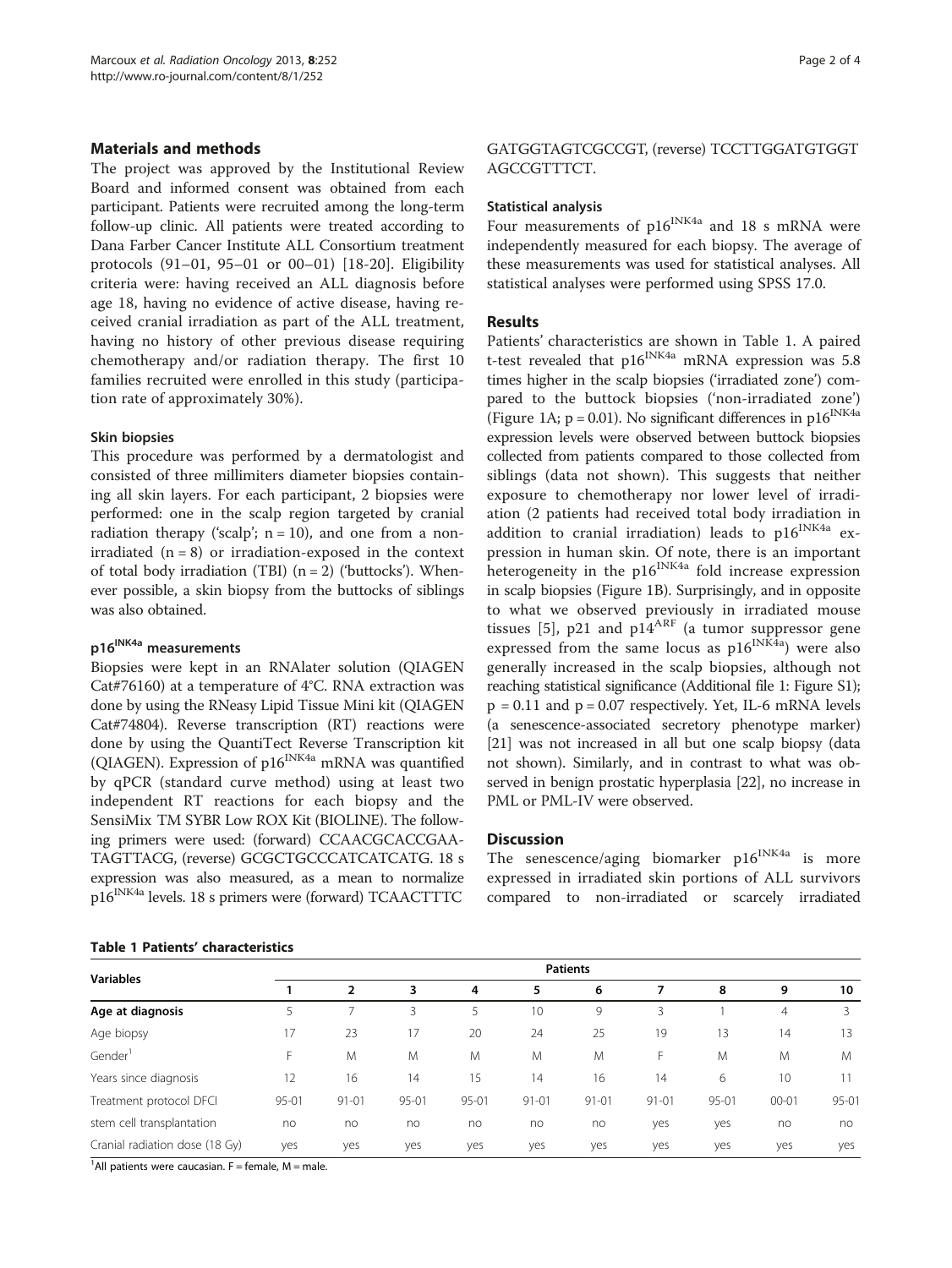<span id="page-2-0"></span>

portions. Importantly, it suggests that DNA damageinduced senescent cells in skin of these patients do not get cleared up, even after an average of 12 years postdiagnosis. We thus propose that p16<sup>INK4a</sup> could be further studied as a potential biomarker for long-term sequelae in childhood ALL survivors and suggest that premature senescence could be considered as a mechanism behind sideeffects in this population. Our finding that  $p14^{ARF}$  appears coregulated with p16INK4a was unexpected based on our observation that it was not in irradiated mice tissues [[5\]](#page-3-0). One explanation for this discrepancy, aside from the species difference, is the time post exposure which was much longer in patients. Noteworthy, the expression of both genes was shown to be coregulated during aging in rodents tissues [\[12](#page-3-0)], but not in human lymphocytes [\[13](#page-3-0)].

The small number of participants is a limitation of this pilot study. Despite the pain associated to the biopsy being estimated similar to that of taking a blood sample by participants, this method led to a significant number of potential participants to decline our invitation to the study. To ease patients' recruitment, we measured p16<sup>INK4a</sup> levels in blood lymphocytes, aiming for a sampling method more acceptable to participants. Unfortunately, no average difference in  $p16^{INK4a}$  levels was detected between a group of various childhood cancer survivors who had received radiotherapy as part of their treatment and a group of healthy participants  $(n = 11,$  data not shown). While Liu *et al.* have detected some differences in  $p16^{INK4a}$  levels with age using blood lymphocytes [[23\]](#page-3-0), our incapacity to do so could be explained by at least three possibilities: first, only a fraction of the progenitor lymphocytes are exposed during irradiation, given that the radiotherapy-targeted zone is restricted to the head. Second, the half-life of T lymphocytes is difficult to tell and it is very likely that a majority of those who were irradiated were cleared out by the time the blood samples were taken. Third, a lack of statistical power cannot be excluded. Another limitation is associated to the location of the biopsy. The upper occipital area was an indicated biopsy site given it is irradiated in childhood ALL patients as part of CNS prophylaxis. Buttocks were chosen as the internal control site for ethical reason, as it minimizes the visibility of the second scar. It is known that UV radiations can be genotoxic [\[24\]](#page-3-0) and as such, it is possible that for some patients, extensive head sun exposure may have played a partial role in the elevated  $p16^{INK4a}$  expression observed compared to the biopsies from the buttock. Scalp biopsies were however taken from the upper occipital region, an area that is not expected to receive sun exposure unless it has been previously fully shaved, a haircut that none of the patient was bearing at the time biopsies were performed.

Using  $p16$ <sup>INK4a</sup> expression level as a biomarker for long-term health problems in childhood cancer patients could be useful in the screening for patients at risk and in the development of optimized treatments. The heterogeneity in the sensitivity to treatment toxicity would be coherent with the heterogeneity in p16<sup>IKN4A</sup> mRNA expression fold increase we observed (Figure 1B). Furthermore, since  $p16^{INKAa}$  is likely to be not only a biomarker, but also a mediator of senescence/aging, it may itself represent an interesting therapeutic avenue in the prevention of long-term health problems. Removal of senescent cells induced by radiotherapy in ALL survivors may be considered in the future to prevent long-term side-effects.

There is clearly a need for additional senescence studies using humans beings rather than murine models given the physiological differences reviewed in [[25\]](#page-3-0). Comprehensive studies investigating the associations between senescence biomarkers, histological changes and organs